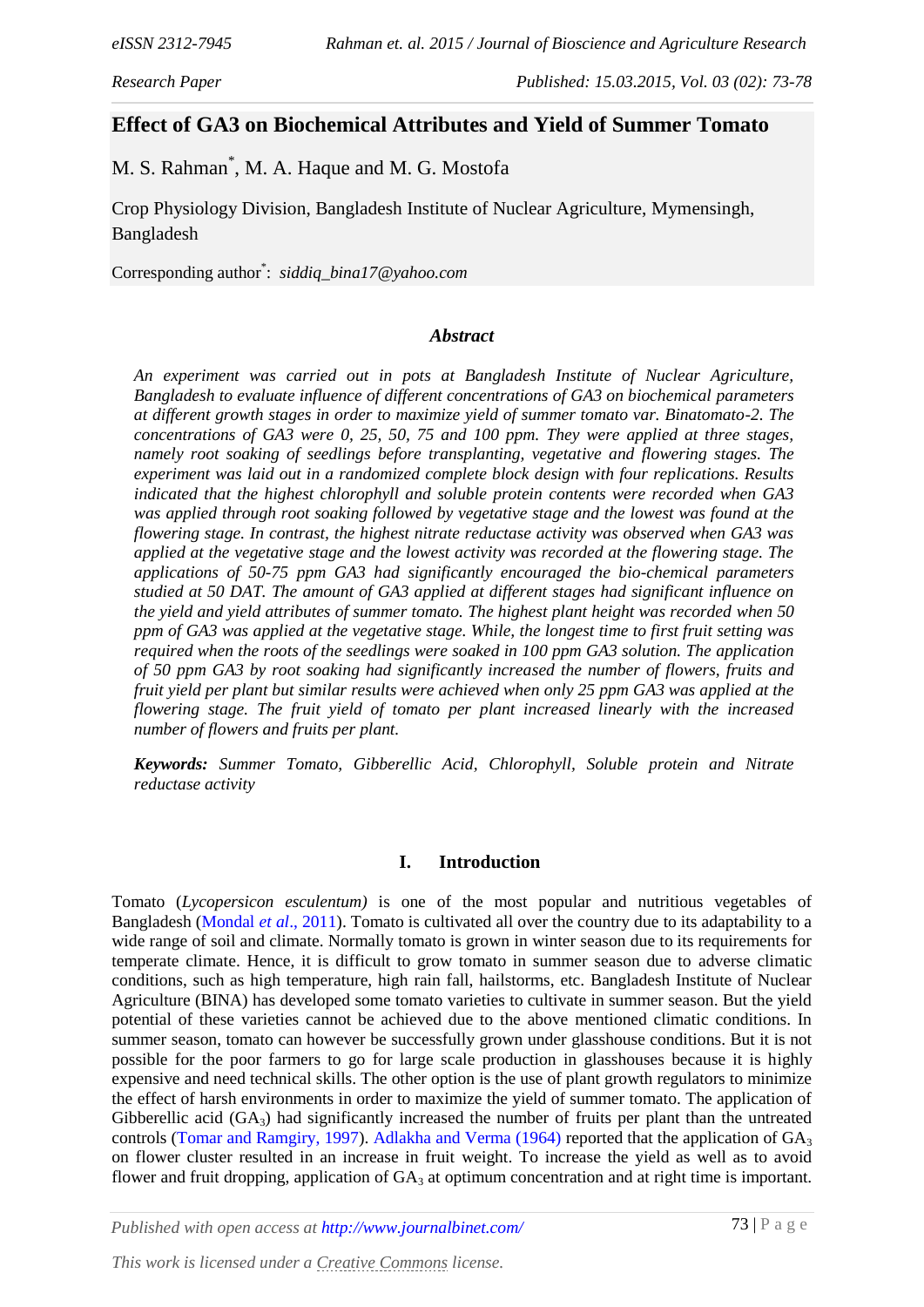Gibberellic acid has great effects on plant physiological systems including fruit setting, leaf expansion, germination, breaking dormancy, increasing fruit size, improving fruit quality and in many other aspects of plant growth and thereby on crop production. Keeping the above circumstances in view, the study was under taken to evaluate the performance of  $GA_3$  on biochemical parameters (chlorophyll, soluble protein and nitrate reductase activity) growth and yield attributes; and to determine the optimum time and concentration of  $GA_3$  application in order to maximize the yield of Binatomato-2.

### **II. Materials and Methods**

A pot experiment was conducted with tomato var. Binatomato-2 at the experimental site of Crop Botany Department, Bangladesh Agricultural University, Mymensingh during March to July 2012. Five levels of GA<sub>3</sub> (Gibberellic Acid) *viz*. 0, 25, 50, 75 and 100 ppm were applied at (i) seedling stage by root soaking before transplanting (ii) vegetative stage [20 days after transplanting (DAT)] and (iii) flowering stage (40 DAT) by hand sprayer. The experiment was laid out in a randomized complete block design with four replications. Twelve kilograms of sun-dried sandy loam soil and cow dung, urea, TSP and MP @ 583.33, 2.9, 2.54 and 1.81 g/pot corresponding to 10 tons, 400, 350 and 250 kg/ha were applied in each pot [\(BARC, 2005\)](#page-5-3). Before pot filling, full doses of TSP, MP and cow dung were thoroughly mixed with the soil. Half of the urea was applied during transplanting and the remaining half at vegetative stage. Intercultural operations were done as and when necessary. Data on yield and yield contributing characters were recorded at final harvest. Biochemical analyses *viz*. chlorophyll, soluble protein contents and nitrate reductase activities in leaves were estimated at 50 DAT following the methods of [Arnon \(1949\),](#page-5-4) [Lowry](#page-5-5) *et al.*, (1951) and [Stewart and Orebamjo \(1979\).](#page-5-6) Data were analyzed to find out the level of significance using MSTAT-C package programme [\(Russell, 1986\)](#page-5-7) and significant differences among the treatments were adjudged by Duncan`s New Multiple Range Test (DMRT) at 5% level of significance [\(Gomez and Gomez, 1984\)](#page-5-8).

### **III. Results and Discussion**

There were significant differences among the treatments in respect of chlorophyll content, soluble protein content and nitrate reductase (NR) activities in tomato leaves at 50 DAT (Table 01). The highest chlorophyll content in leaves was obtained when the roots of seedlings were soaked in  $GA_3$ solutions before transplanting, which was identical to the application of  $GA_3$  at vegetative stage. The lowest chlorophyll content was found in plants when  $G\overline{A}_3$  was applied at the flowering stage. Chlorophyll content in leaves was influenced significantly due to the application of different concentrations of  $GA_3$ . The highest chlorophyll content was found from 100 ppm  $GA_3$  followed by 75 ppm and the lowest was found from the control, which was identical to those obtained from the application of 25 and 50 ppm of  $GA_3$ . Chlorophyll content increased with increased concentrations of GA<sub>3</sub>.

The application of GA<sub>3</sub> through root soaking of seedlings and at vegetative stages resulted in the highest but similar soluble protein contents in tomato leaves and the lowest was found when it was applied at the flowering stage. The soluble protein content in leaves was also significantly influenced by the application of variable levels of  $GA_3$ . The highest content was recorded with 50 ppm and the lowest content was recorded with 100 ppm  $GA_3$  which indicated that soluble protein content in leaves increased significantly until the application of 50 ppm and thereafter decreased with further increase in GA<sub>3</sub> concentrations. [Masroor](#page-5-9) *et al.*, (2006) also reported that GA<sub>3</sub> had appreciably increased the protein synthesis in leaves.

The maximum nitrate reductase activity was recorded at vegetative stage. The lowest was observed in flowering stage and this was similar to the activity performed when  $GA_3$  was applied through root soaking. Nitrate reductase activity was significantly influenced by the application of different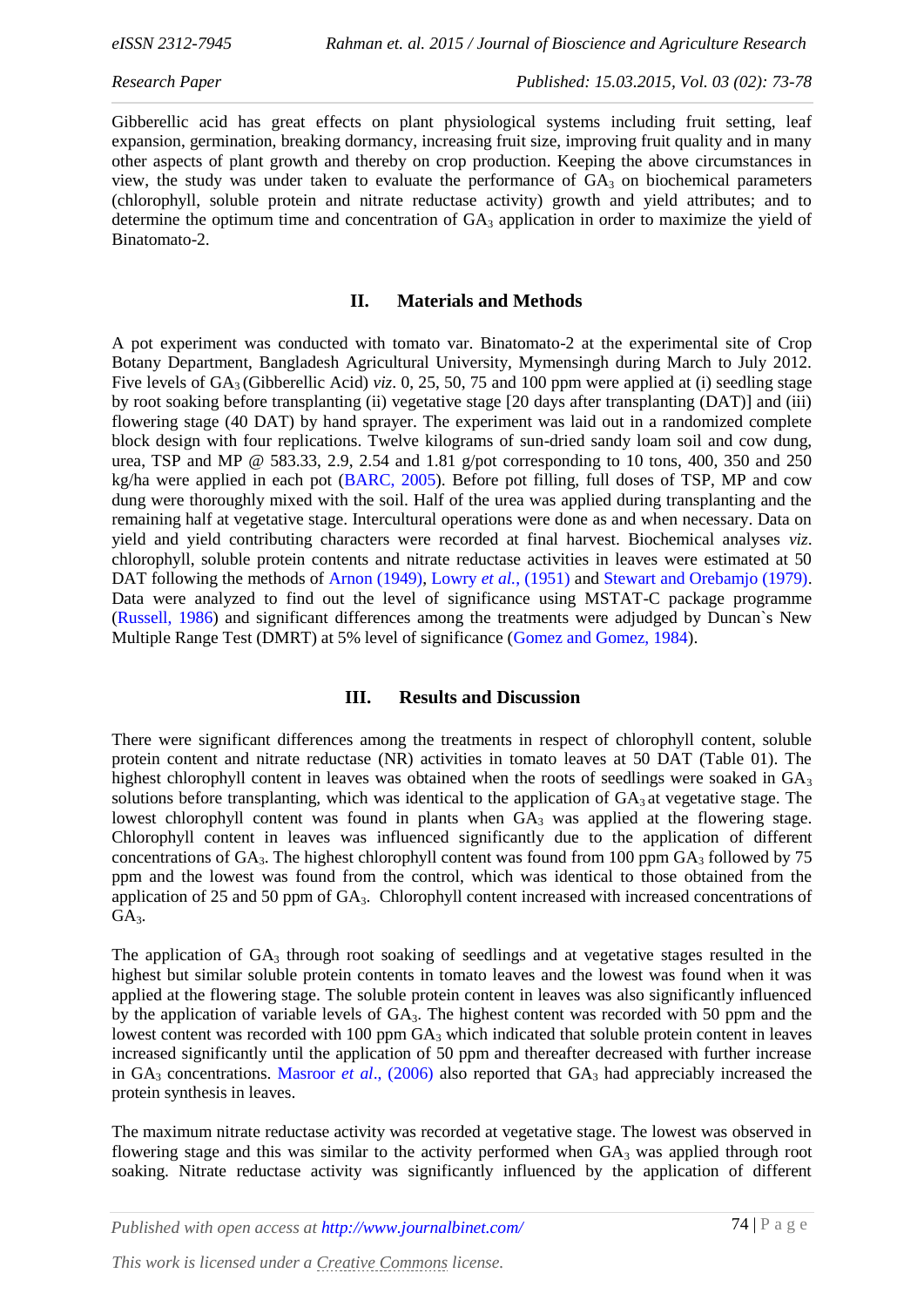concentrations of  $GA_3$ . The maximum nitrate reductase activity was recorded with 75 ppm  $GA_3$  and the minimum was found from the control. Spraying of 50 and 75 ppm  $GA_3$  did not show any difference in NR activities at 40 days after planting (Table 01).

|                                                         |  |  |  |  |  |  |  |  |  |  |  | Table 01. Effect of GA3 application at different stages of plant growth on bio-chemical |
|---------------------------------------------------------|--|--|--|--|--|--|--|--|--|--|--|-----------------------------------------------------------------------------------------|
| parameters of summer tomato var. Binatomato-2 at 40 DAT |  |  |  |  |  |  |  |  |  |  |  |                                                                                         |

| <b>Treatments</b>                    | Chlorophyll content | Soluble protein content | NR activity                         |  |  |
|--------------------------------------|---------------------|-------------------------|-------------------------------------|--|--|
|                                      | (mg/gfw)            | (mg/gfw)                | $(\mu \text{ moN0}_2/\text{gfw/h})$ |  |  |
| $GA3$ application                    |                     |                         |                                     |  |  |
| Root soaking                         | 0.70a               | 2.33a                   | 13.20a                              |  |  |
| Vegetative stage                     | 0.64a               | 2.32a                   | 14.19 a                             |  |  |
| Flowering stage                      | 0.54 <sub>b</sub>   | 2.02 <sub>b</sub>       | 13.07 b                             |  |  |
| Level of significance                | $***$               | $***$                   | $***$                               |  |  |
| $CV\%$                               | 7.22                | 8.27                    | 4.31                                |  |  |
| GA <sub>3</sub> concentrations (ppm) |                     |                         |                                     |  |  |
| $\Omega$                             | 0.58c               | 2.13c                   | 11.26 d                             |  |  |
| 25                                   | $0.61$ bc           | 2.42 <sub>b</sub>       | 13.28 c                             |  |  |
| 50                                   | $0.62$ bc           | 2.67a                   | 14.15 b                             |  |  |
| 75                                   | $0.65$ ab           | 2.10c                   | 14.86 a                             |  |  |
| 100                                  | 0.67a               | 1.78d                   | 13.90 b                             |  |  |
| Level of significance                | $\ast$              | $***$                   | $***$                               |  |  |
| $CV\%$                               | 7.22                | 8.27                    | 4.31                                |  |  |

In a column, figures having similar letter(s) do not differ significantly at 5% level of probability by DMRT

The applications of  $GA_3$  at different stages of plant growth resulted in significant influence on yield and yield attributes of summer tomato (Table 02). The highest plant height was recorded when  $GA_3$ was applied at the vegetative stage and the lowest height was recorded at the flowering stage.  $GA_3$  had significant influence on plant height. It increased until the application of 50 ppm and declined remarkably with further increase in GA<sub>3</sub> concentrations. The interactions between stage and concentrations of  $GA_3$  indicated that the application of 50 ppm of  $GA_3$  at the vegetative stage encouraged vigorous plant growth and thereby resulted in the highest plant height.

There was no significant difference among the stages of hormone application in respect of time to first fruit setting. The maximum number of flowers, fruits and fruit weight per plant was produced when  $GA<sub>3</sub>$  was applied through root soaking followed by the vegetative stage (Table 02). All those parameters showed the lowest results when  $GA_3$  was applied at flowering stage. Similar result was also reported by [Kaushik](#page-5-10) *et al.*, 1974. They applied  $GA_3$  at vegetative stage and obtained increased fruit weight per plant. [Sanyal](#page-5-11) *et al*., (1995) observed that foliar application was more effective than root soaking of seedlings. GA<sub>3</sub> concentrations had statistically significant effect on plant height, time to first fruit setting, number of flowers, fruits and fruit weight per plant. The highest plant height was found with the application of 50 ppm  $GA_3$  which was identical to 25 ppm and the lowest was found from the control. The maximum time for first fruit setting was required when  $GA_3$  was applied at 100 ppm and the lowest time was required with lower concentrations of  $GA_3$ . The maximum number of flowers, fruits and fruit weight per plant was produced with 50 ppm  $GA_3$  application and the lowest was recorded with 100 ppm. [Saleh and Abdul \(1980\)](#page-5-12) reported similar result from their experiment. They found that  $GA_3$  at 50 ppm decreased the total number of flowers per plant but increased the total yield. [Hossain \(1974\),](#page-5-13) [Adlakha and Verma \(1995\)](#page-5-2) found that the application of 50 ppm  $GA_3$  had increased the fruit setting, while [Saleh and Abdul \(1980\)](#page-5-12) observed that  $GA_3$  at 25 or 50 ppm had increased the total yield of tomato compared to the control. [Sanyal](#page-5-11) *et al*., (1995) also found that 50 ppm of  $GA_3$  had profound effect on the yield of tomato.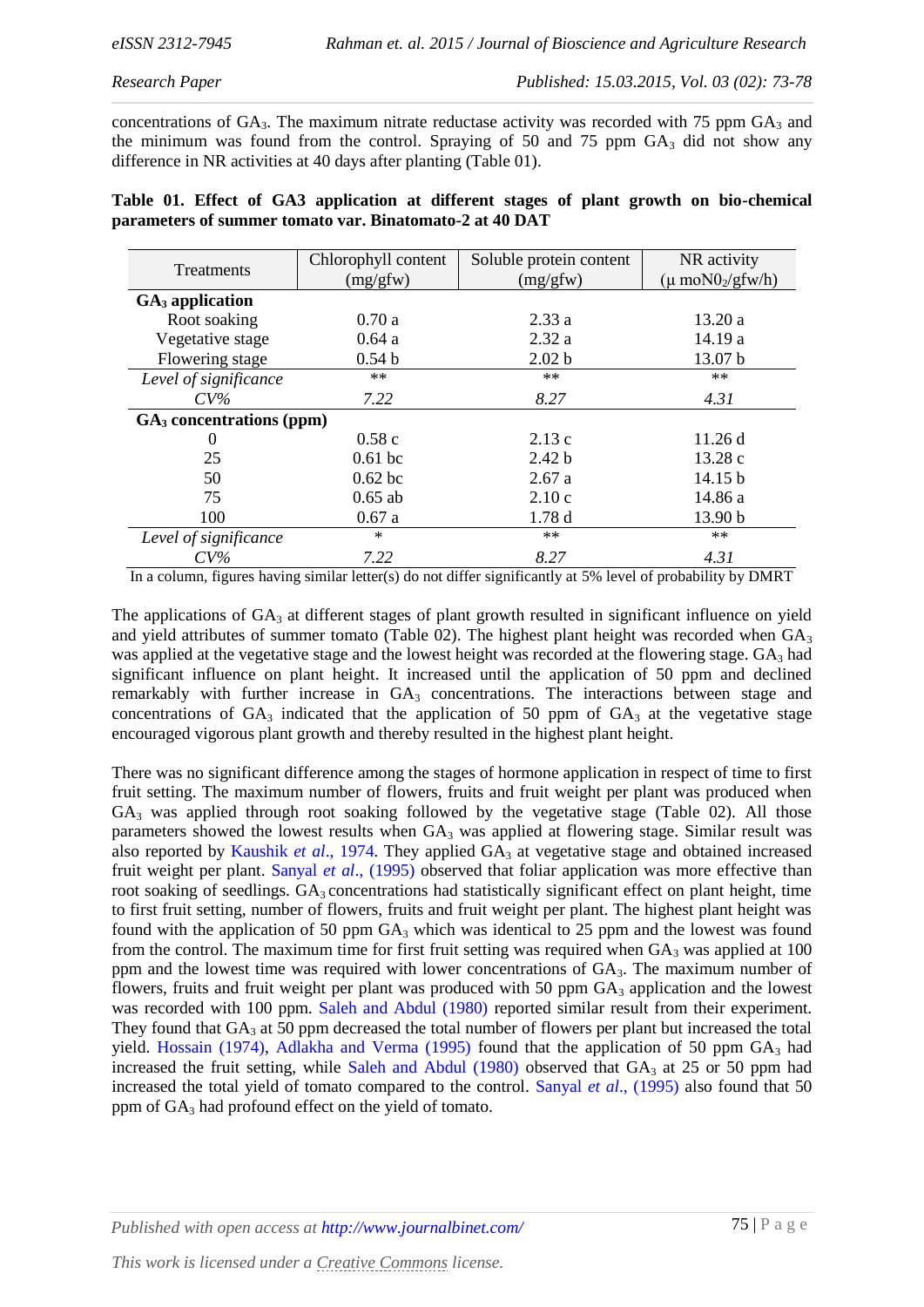*Research Paper Published: 15.03.2015, Vol. 03 (02): 73-78*

|  | Table 02. Effect of GA3 application at different stages of plant growth on yield and yield |  |  |  |  |  |
|--|--------------------------------------------------------------------------------------------|--|--|--|--|--|
|  | components of summer tomato var. Binatomato-2                                              |  |  |  |  |  |

|                                      | Plant height | Time to first fruit | No. of            | No. of       | Fruit wt./ |
|--------------------------------------|--------------|---------------------|-------------------|--------------|------------|
| Treatments                           | (cm)         | setting (DAT)       | flowers/plant     | fruits/plant | plant (g)  |
| $GA3$ application                    |              |                     |                   |              |            |
| Root soaking                         | 94.20b       | 40.70               | 22.80a            | 16.25a       | 376.04a    |
| Vegetative stage                     | 104.03a      | 39.90               | 22.25a            | 15.90a       | 372.68a    |
| Flowering stage                      | 91.*98b      | 41.45               | 17.85b            | 13.20b       | 306.57b    |
| Level of significance                | $**$         | ns                  | $***$             | $**$         | $**$       |
| $CV\%$                               | 7.75         | 6.50                | 10.37             | 9.05         | 8.73       |
| GA <sub>3</sub> concentrations (ppm) |              |                     |                   |              |            |
| $\theta$                             | 80.88d       | 39.50bc             | 18.92bc           | 13.92c       | 321.48c    |
| 25                                   | 107.21a      | 38.92c              | 23.42a            | 16.59b       | 382.00b    |
| 50                                   | 109.08a      | 39.25c              | 24.58a            | 18.25a       | 427.37a    |
| 75                                   | 98.67d       | 41.92ab             | 20.25b            | 14.58c       | 343.47c    |
| 100                                  | 87.83c       | 43.83a              | 17.67c            | 12.25d       | 284.51d    |
| Level of significance                | $**$         | $**$                | $***$             | $***$        | $**$       |
| $CV\%$                               | 7.75         | 6.50                | 10.37             | 9.05         | 8.73       |
| <b>Interaction</b>                   |              |                     |                   |              |            |
| Root $x$ 0                           | 85.25efg     | 40.50bcvd           | 19.00def          | 14.00de      | 321.80ef   |
| Root x 25                            | 105.88bc     | 36.50d              | 23.00a-d          | 14.75d       | 338.75de   |
| Root x 50                            | 103.50bc     | 39.50bcd            | 27.25a            | 20.75a       | 468.60a    |
| Root x 75                            | 99.50cd      | 40.50bcd            | 24.00abc          | 16.25cd      | 397.49bc   |
| Root x 100                           | 76.87g       | 46.50a              | 20.75cde          | 15.50d       | 353.57cde  |
| Vegetative x 0                       | 81.87fg      | 37.50cd             | 20.75cde          | 15.25d       | 353.25cde  |
| Vegetative x 25                      | 103.25bc     | 39.75bcd            | 21.50b-e          | 16.00cd      | 368.15cde  |
| Vegetative x 50                      | 127.25a      | 36.50d              | 24.50abc          | 18.00bc      | 438.42ab   |
| Vegetative x 75                      | 107.00bc     | 42.50abc            | 20.75cde          | 15.50d       | 362.25cde  |
| Vegetative x 100                     | 100.75bcd    | 43.25ab             | 23.75abc          | 14.75d       | 341.32de   |
| Flowering $x$ 0                      | 75.50g       | 40.50bcd            | 17.00ef           | 12.50e       | 289.37fg   |
| Flowering x 25                       | 112.50b      | 40.50bcd            | 25.75ab           | 19.00ab      | 439.10ab   |
| Flowering x 50                       | 96.50cde     | 41.75abc            | 22.00bcd          | 16.00cd      | 375.07cd   |
| Flowering x 75                       | 89.50def     | 42.75ab             | 16.00f            | 12.00e       | 270.67g    |
| Flowering x 100                      | 85.87efg     | 41.75abc            | 8.50 <sub>g</sub> | 6.50f        | 158.62h    |
| Level of significance                | $**$         | $\ast$              | $***$             | $***$        | $**$       |
| $CV\%$                               | 7.75         | 6.50                | 10.37             | 9.05         | 8.73       |

In a column, figures having similar letter(s) do not differ significantly at 5% level of probability by DMRT. Significant at 5% level, \*\* Significant at 1% level

The interaction between  $GA_3$  concentrations and stages of application indicated that the highest number of flowers, fruits and fruit weight per plant were produced when  $GA_3$  was applied through root soaking of seedlings at 50 ppm which was identical to the application of 50 ppm at vegetative stage or 25 ppm at flowering stage. A positive and linear relationship was found between the number of flowers per plant and fruit weight per plant ( $r = 0.96$ \*\*) (Figure 01), number of fruits per plant and fruit weight per plant ( $r = 0.99$ \*\*) (Figure 02) which indicated that the fruit yield of tomato is highly influenced by the production of flowers and the retention of fruits per plant irrespective of the stage and amount of  $GA_3$  applied in tomato plants.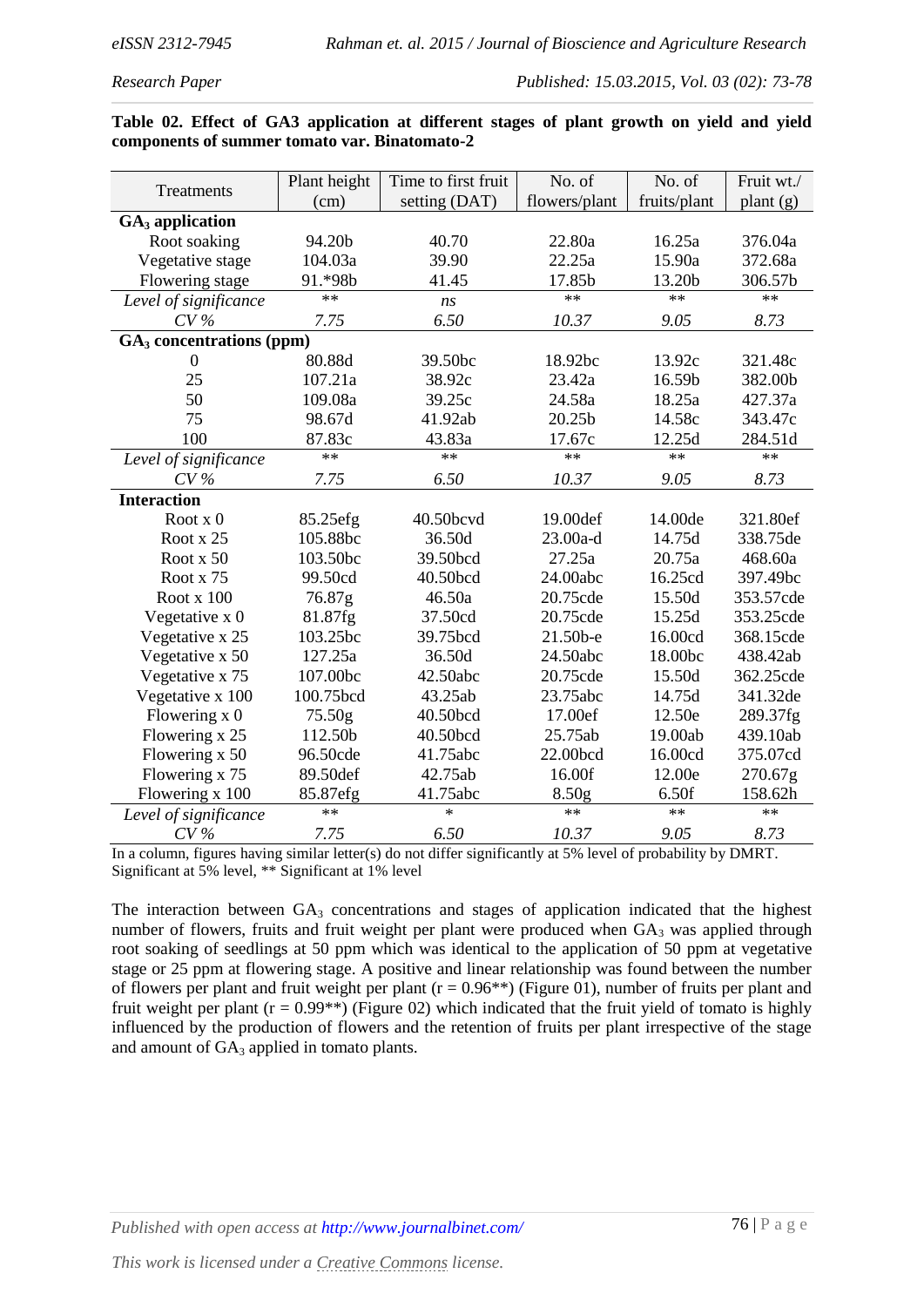*Research Paper Published: 15.03.2015, Vol. 03 (02): 73-78*



Figure 01. Relationship between the number of flowers plant<sup>-1</sup> and fruit weight plant<sup>-1</sup> of **summer tomato var. Binatomato-2**